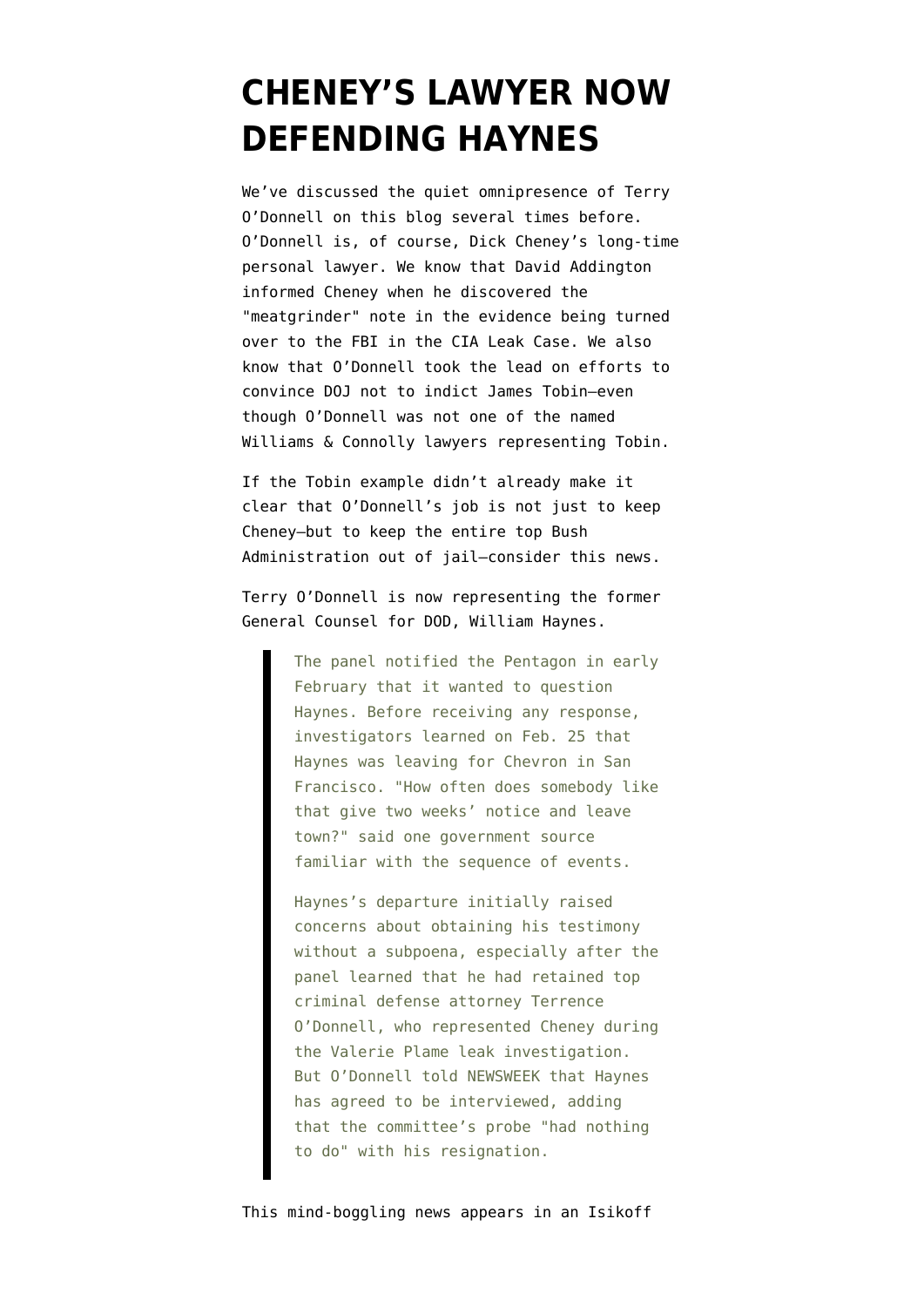story about a secret Senate Armed Forces investigation into abuses of detainees in DOD custody (recall that Carl Levin Chairs Armed Forces and John McCain is the ranking member–which itself is cause for discussion).

Not surprisingly, Isikoff doesn't bat an eye about the fact that the Vice President's personal lawyer is now representing the guy at DOD who is at the nexus of policies permitting torture, the guy who stands between the policies at Abu Ghraib and Gitmo, and Rummy and Dick. Isikoff doesn't consider the tremendous conflict that O'Donnell is likely to have, representing both the legal facilitator of the torture and the mastermind of the whole damned Unitary Executive itself.

Once again, this Administration appears to be defending itself as a collectivity. And once again, it appears that Dick has himself wellinsulated from his own illegal actions.

## Update

Alright. I've got to hit two more things that I find to be mind-boggling about this.

First, I take solace that this investigation is being done at Armed Forces. Carl Levin has none of the gelatinous character that Jay Rockefeller has–so I'm glad that he's leading the investigation rather than Levin's colleague at SSCI. But consider what it means that John McCain–the guy who led the limited reveal investigation of Jack Abramoff–is the Ranking Member on this committee. At the very least, this investigation should not be conducted under the veil of secrecy.

Second, consider Terry O'Donnell's own resume. O'Donnell and Dick go back to the Nixon Administration together. But they really got chummy when O'Donnell himself was [General](http://www.wc.com/attorney.cfm?attorney_id=237) [Counsel of DOD](http://www.wc.com/attorney.cfm?attorney_id=237) when Dick was Secretary of Defense. That makes all of these relationships: Dick to O'Donnell his former GC, Dick to O'Donnell his personal lawyer, O'Donnell to Haynes, his successor as Republican DOD GC, Dick